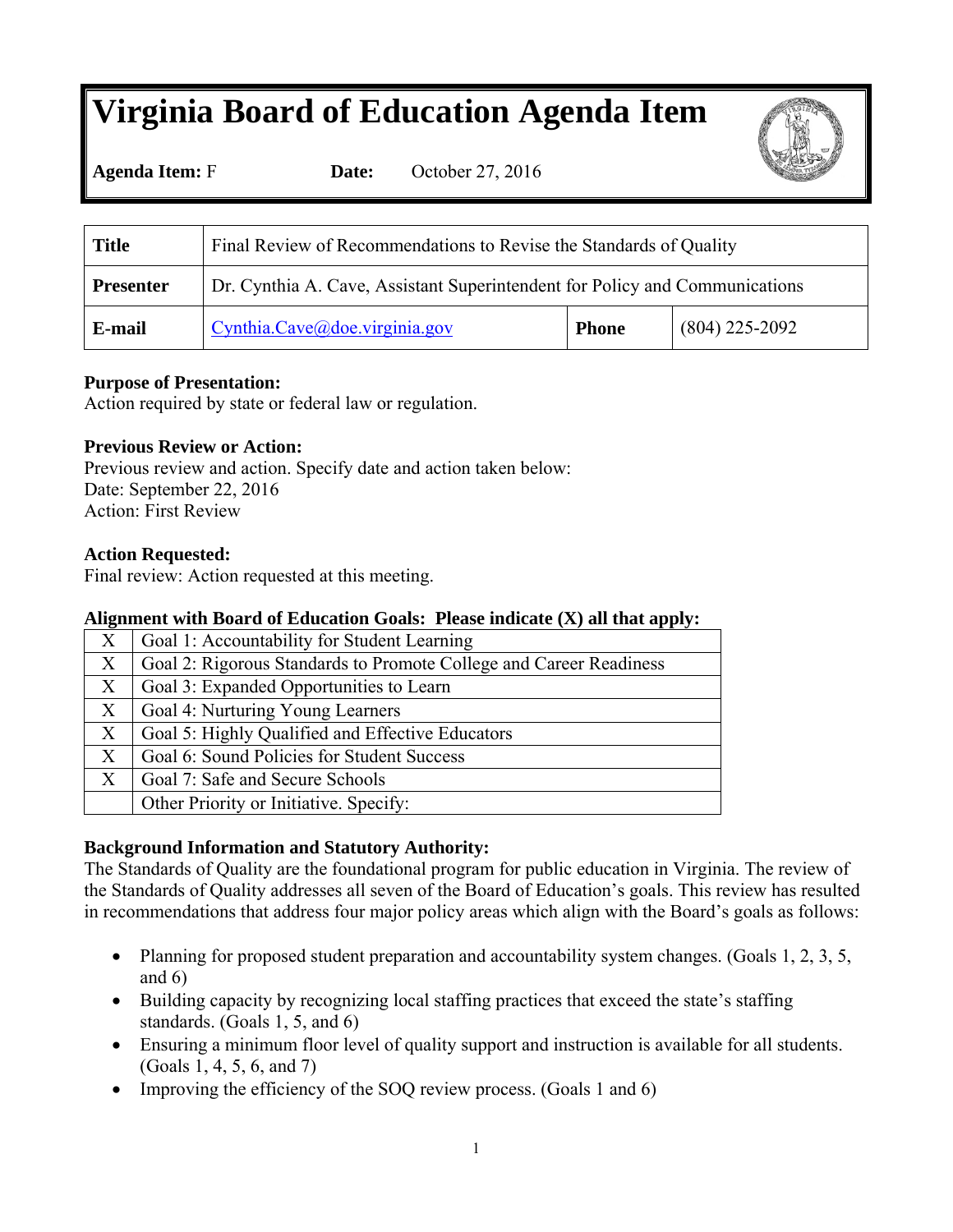Article VIII, § 2 of the *Constitution of Virginia* requires the Board of Education to determine and prescribe Standards of Quality for the public schools in Virginia. The *Constitution* states:

"Standards of quality for the several school divisions shall be determined and prescribed from time to time by the Board of Education, subject to revision only by the General Assembly. The General Assembly shall determine the manner in which funds are to be provided for the cost of maintaining an educational program meeting the prescribed standards of quality, and shall provide for the apportionment of the cost of such program between the Commonwealth and the local units of government comprising such school divisions. Each unit of local government shall provide its portion of such cost by local taxes or from other available funds."

The *Code of Virginia* requires the Board of Education to review the Standards of Quality every two years. Section 22.1-18.01 of the *Code* says, in part:

"To ensure the integrity of the standards of quality, the Board of Education shall, in even numbered years, exercise its constitutional authority to determine and prescribe the standards, subject to revision only by the General Assembly, by reviewing the standards and either (i) proposing amendments to the standards or (ii) making a determination that no changes are necessary.…"

The *Code* also requires that the Board's annual report to the Governor and General Assembly include any recommendations for revisions to the Standards of Quality. Section 22.1-18 of the Code says, in part:

"…the Board of Education shall submit to the Governor and the General Assembly a report on the condition and needs of public education in the Commonwealth and shall identify any school divisions and the specific schools therein that have failed to establish and maintain schools meeting the existing prescribed standards of quality. Such standards of quality shall be subject to revision only by the General Assembly, pursuant to Article VIII, Section 2 of the Constitution of Virginia. Such report shall include…[a] complete listing of the current standards of quality for the Commonwealth's public schools, together with a justification for each particular standard, how long each such standard has been in its current form, and whether the Board recommends any change or addition to the standards of quality…"

On August 7, 1971, the Board of Education adopted the first Standards of Quality (SOQ). They were revised by the General Assembly in 1972 and adopted as uncodified Acts of Assembly. In 1974, they were revised into eight standards. In 1984, they were codified by the General Assembly, and in 1988 they were arranged into their current format.

The Board of Education revised its bylaws in October 2001 to require the Board to "determine the need for a review of the SOQ from time to time but no less than once every two years. The Standing Committee on the Standards of Quality was created by resolution of the Board of Education in November 2001 and held its first meeting in January 2002. It completed its work on its first set of recommendations in June 2003 for consideration by the 2004 General Assembly.

The Board's Standing Committee on the Standards of Quality commenced the current review of the SOQ with a meeting on October 2015, and subsequently met each month from January through July 2016. The public also could provide comment at each of these meetings.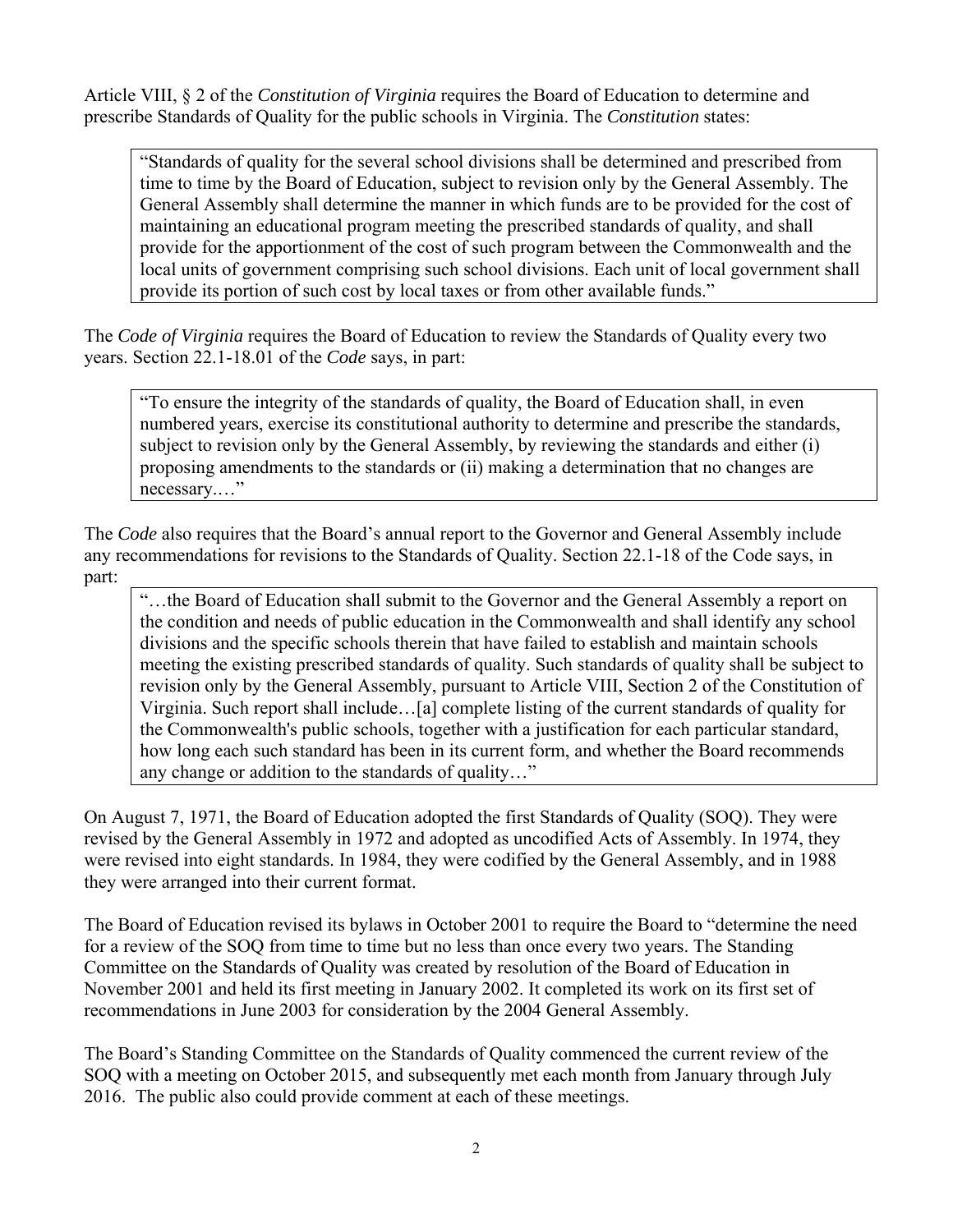During the months of July and August 2016, the Board held four public hearings to solicit comments from the public on revisions to the Standards of Quality. These public hearings also were intended to gather comments on the conditions and needs of public education, the Profile of a Virginia Graduate and high school redesign, and the development of the state's Every Student Succeeds Act (ESSA) plan. These hearings were held in Abingdon, Lynchburg, Manassas, and Williamsburg. Throughout the Board's review of the SOQ, several organizations commented through letters, email, and public testimony, including: the Commonwealth Institute for Fiscal Analytics, JustChildren, the Virginia Association of Counties, Virginia Association of School Librarians, the Virginia Association of School Nurses, the Virginia Association of School Superintendents (VASS), the Virginia Association for Supervision and Curriculum Development, the Virginia Education Association, Virginia First Cities, the Virginia Municipal League, the Virginia PTA, the Virginia Retired Teachers Association, the Virginia School Counselor Association, and Voices for Virginia's Children.

The remarks conveyed to the Board related to the SOQ generally referenced increasingly complex issues that are driven by the diversity of the student population and increased expectations to provide a quality education for every student. Additional staffing levels are needed to be responsive to these issues. Comments also reflected needs related to the implementation of the *Profile of a Virginia Graduate*, positions needed to effectively support at-risk student populations, and a need for the commonwealth to restore support for the public education system to pre-recession levels.

While developing these recommendations, the Board sought to align resources to support the K-12 system's changing student population and their needs, and to support the implementation of the *Profile of a Virginia Graduate* and high school redesign*.* The Board also was mindful of its other priorities of supporting teachers and school leaders, and of establishing a comprehensive school accountability system that measures and reports several indicators of school quality.

#### **Summary of Important Issues:**

Based on public comment received to date, and consistent with the Board's goals, the following proposed revisions the Standards of Quality are recommended:

#### **PROPOSED RECOMMENDATIONS**

During the last ten years, the total student population has increased by only six percent, while the number of economically disadvantaged students has increased by 39 percent (currently representing 39 percent of the student population), and the number of English Learners has increased by 63 percent (currently representing ten percent of the student population). In addition, during that same period, the number of students identified with autism has increased by 222 percent and the number of students identified in the other health impairments disability category has increased by 26 percent. These demographic trends call attention to the increasing pressures that school divisions are facing to provide the supports needed to ensure success for all students. Many school divisions have established positions above the SOQ minimum levels to address the diverse needs of the student population.

The Board of Education also has begun working to redesign the school experience through the development of a *Profile of a Virginia Graduate*, including redesigned high school graduation expectations. This initiative, developed in partnership with the business community, higher education, K-12 educators, parents and other stakeholders, recognizes that the skill sets acquired through the K-12 system must be sufficient for students to succeed in jobs resulting from the changing economy and evolving technologies. The *Profile* emphasizes the knowledge, skills, competencies, and experiences necessary for graduates to be successful, and includes multiple pathways to graduation, emphasizes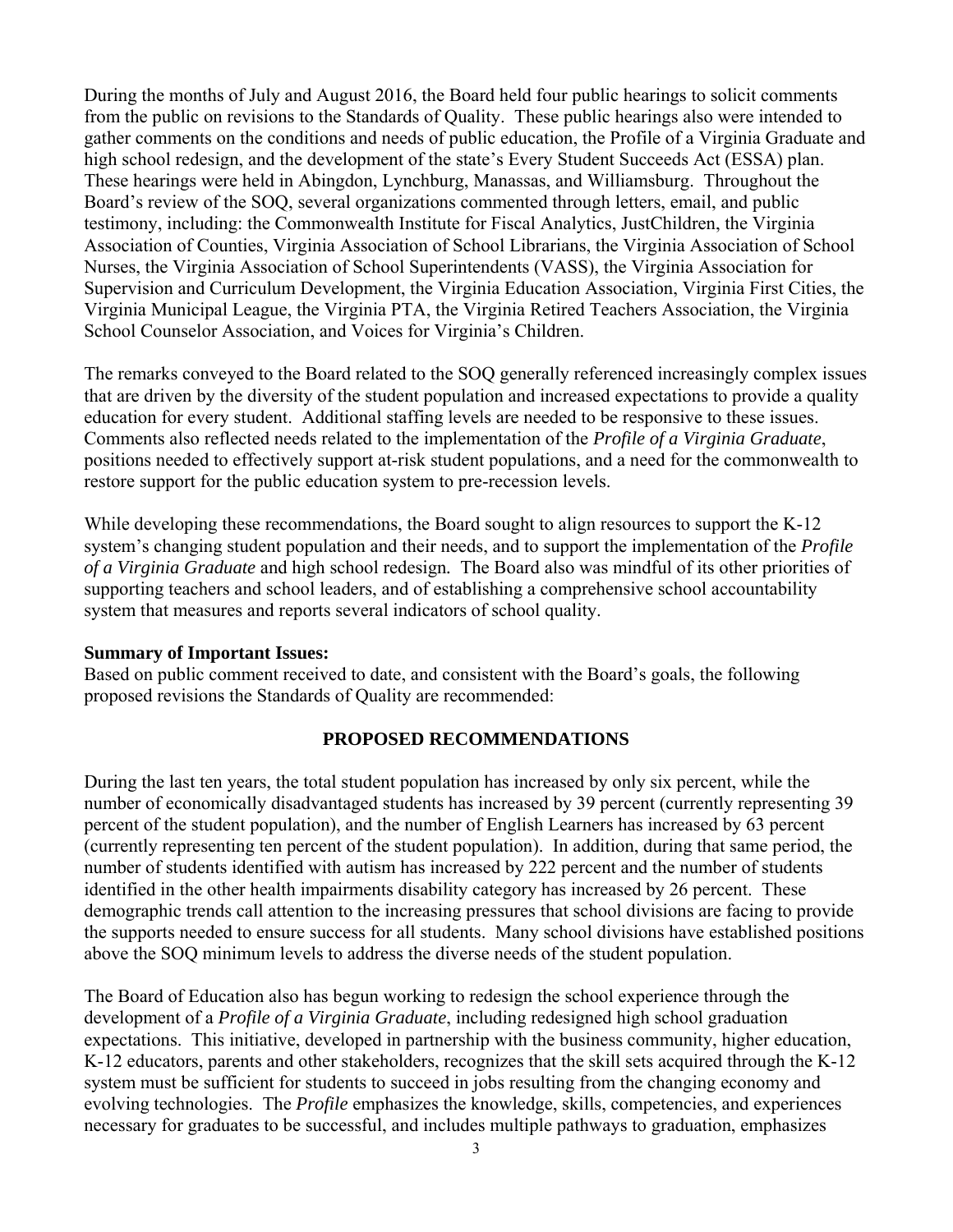career exploration and planning, and requires students to demonstrate mastery of five core competencies: communication, collaboration, critical and creative thinking, and citizenship. Students will need support in the development and ongoing monitoring of academic and career plans. The revised graduation expectations will also require professional development and technical assistance to assist school staff with redesigning instructional strategies, curriculum, and assessments.

Although the expectations and challenges faced by the public education system have increased during recent decades, the commonwealth has not adjusted the minimum staff to student ratios accordingly. During that period of time, most of the staffing requirements in the Standards of Quality and corresponding state support have not changed, although the roles of these positions have transformed as the emphasis on accountability in public education has intensified, and the numbers of students who require more intensive services has increased.

The following recommendations are intended to ensure that a standard level of quality support and instruction is available to all students, to provide adequate support for the implementation of the *Profile of a Virginia Graduate,* and to build capacity in local school divisions by recognizing the expanded role of certain staff positions in direct support of students to remove barriers to learning. Other recommendations are included that are intended to improve the data availability and timing for future SOQ reviews.

Pursuant to Article VIII, § 2 of the *Constitution of Virginia* and Section 22.1-18.01 of the *Code of Virginia*, the Board of Education reviewed the current Standards of Quality and presents to the Governor and General Assembly the following proposed revisions:

#### **Proposed changes to Standard 1. Instructional programs supporting the Standards of Learning and other educational objectives.**

- **Establishing Awareness of Available Pathways** 
	- o Background.Standard One currently requires school divisions to implement plans to notify students and parents of opportunities for dual enrollment, Advanced Placement class, International Baccalaureate, and Academic Year Governor's School Programs. There is no corresponding requirement for students and parents to be notified of other opportunities that are geared toward career readiness, such as internships or externships, or other work-based learning experiences.
	- o Recommendation.Given the Board's current work that will revise high school graduation requirements to include multiple pathways toward college and career readiness, including opportunities for internships, externships and credentialing, it would be appropriate to ensure that notice of opportunities for career and technical education is afforded to all students, and provided in the *Code of Virginia*.
	- o Proposed Language.

#### **§ 22.1-253.13:1. Standard 1. Instructional programs supporting the Standards of Learning and other educational objectives.**

D. Local school boards shall also implement the following: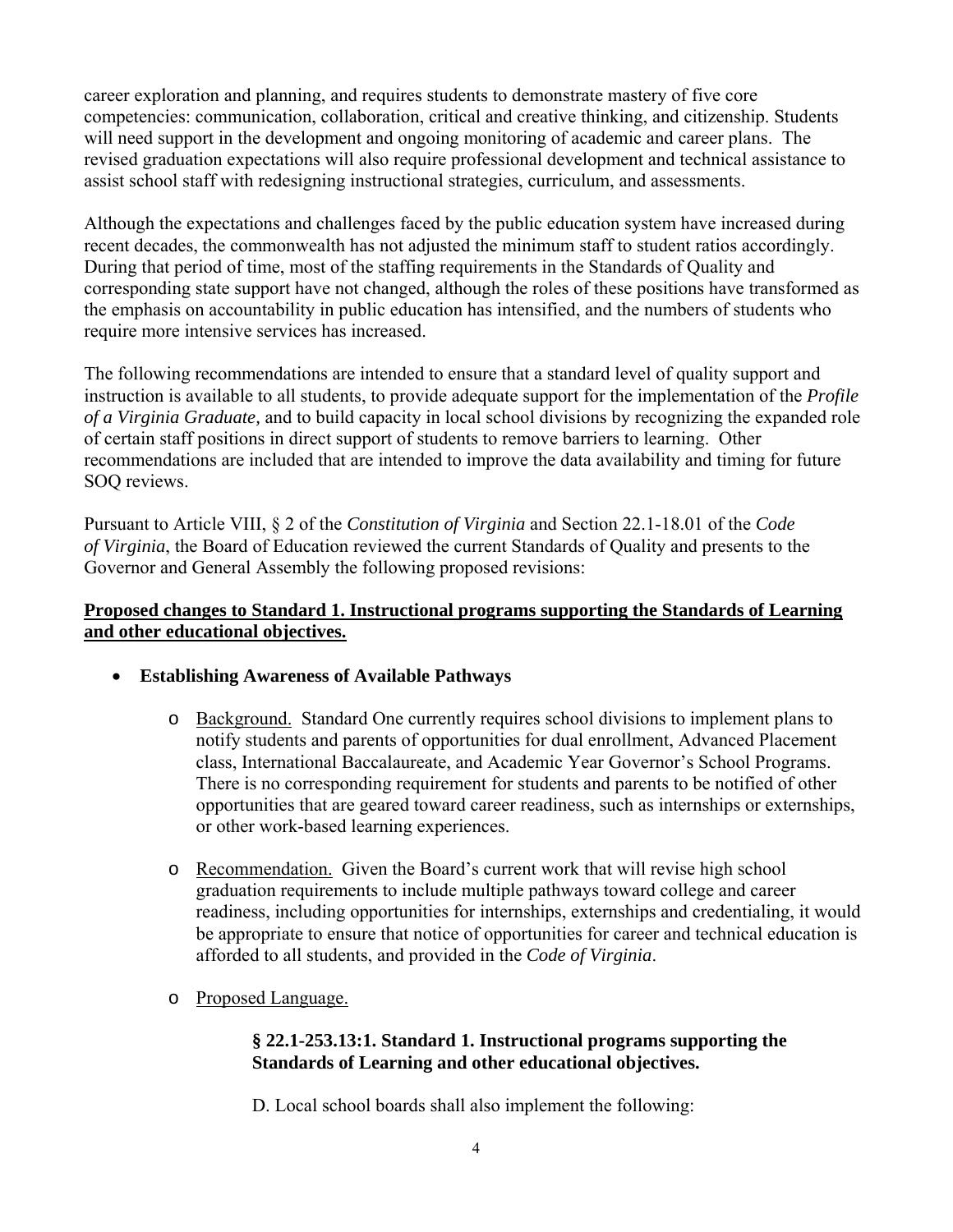11. A plan to notify students and their parents of the availability of dual enrollment and advanced placement classes, the International Baccalaureate Program, and Academic Year Governor's School Programs, and career and technical education programs, the qualifications for enrolling in such classes and programs, and the availability of financial assistance to low-income and needy students to take the advanced placement and International Baccalaureate examinations. This plan shall include notification to students and parents of the agreement with a community college in the Commonwealth to enable students to complete an associate's degree or a one-year Uniform Certificate of General Studies concurrent with a high school diploma.

#### **Proposed changes to Standard 2. Instructional, administrative, and support personnel.**

#### **Assistant Principals**

- o Background. Standard Two currently requires school divisions to employ assistant principals as follows:
	- Elementary Schools
		- o Up to 599 students: none
		- o 600 to 899 students: one half-time assistant principal
		- o 900 or more students: one full-time assistant principal
	- Middle and High Schools
		- o Up to 599 students: none
		- o One full-time assistant principal for each 600 students
	- School divisions must meet these requirements on a division-wide basis and may assign assistant principals to schools according to area of greatest need, regardless of whether such school is an elementary, middle, or high school.

Assistant principals serve as part of a school's management team, and the workload faced by assistant principals today is related to the growing responsibilities of principals. With the emphasis on accountability, school quality, and academic success for all students, the role of the principal has expanded to serving as the school's instructional leader as well as its administrator.

Today, principals must devote significant time to school improvement, including activities such as data analysis, curriculum development, and teacher evaluation. Principals work with school staff to develop strategies for improvement which require identification of students in need of intervention and remediation, and identification of professional development needs to assist teachers in improving instructional strategies.

As the role of the principal has grown, school divisions have recognized these expanded duties and accordingly provided additional support with assistant principal positions in addition to those that are required by the SOQ. If school divisions were not providing these additional positions, school principals would be required to delegate certain duties to senior teaching staff, diverting resources available for instruction. Today, assistant principals work closely with the principal to implement school improvement efforts and strategies.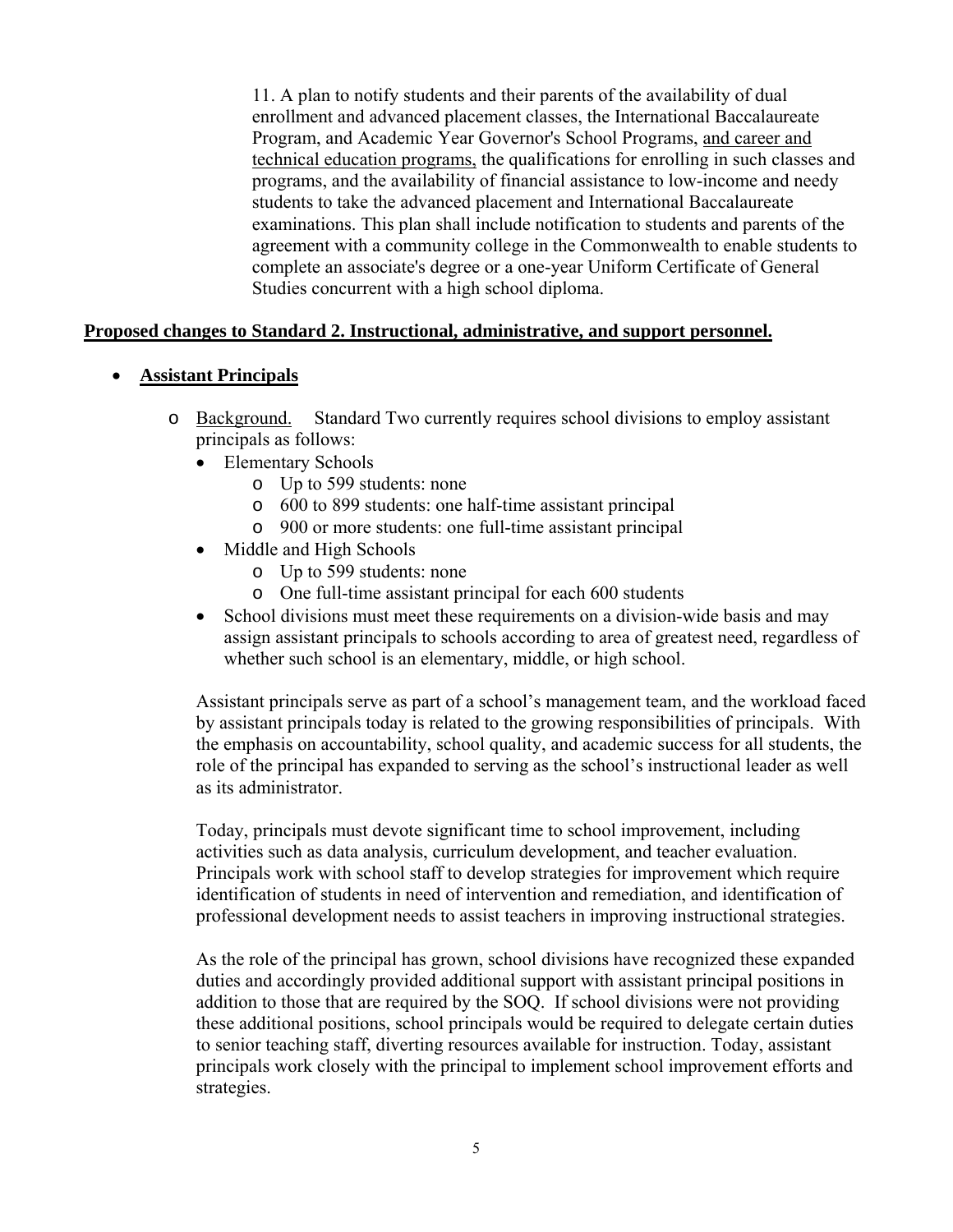To illustrate how demand for assistant principals has increased, in 1983, school divisions collectively provided one assistant principal per 738 students, whereas in 2015, local school divisions provided one assistant principal per 501 students. During 2015, however, the SOQ provided funding for only about one-third of those positions, at a ratio of about one assistant principal per 1,385 students.

Support for increasing the SOQ staffing ratio for assistant principals was expressed by individuals at the public hearings, and through a letter submitted by VASS.

Since 2003, the Board of Education has recommended the General Assembly increase the assistant principal staffing standard to require one assistant principal for every 400 students.

- o Recommendation. Because administering a school has become increasingly more complex, school divisions have recognized a need to provide additional assistant principals at almost three times the rate required by the Standards of Quality. In order to ensure that a high quality system of educational leadership is provided in every school, the staffing ratio should be adjusted to provide one full-time assistant principal for each 400 students.
- o Proposed Language.

#### **§ 22.1-253.13:2. Standard 2. Instructional, administrative, and support personnel.**

H. Each local school board shall employ, at a minimum, the following full-time equivalent positions for any school that reports fall membership, according to the type of school and student enrollment:

2. Assistant principals in elementary schools, one half-time at 600 students, one full-time at 900 400 students; assistant principals in middle schools, one full-time for each 600400 students; assistant principals in high schools, one full-time for each 600400 students; and school divisions that employ a sufficient number of assistant principals to meet this staffing requirement may assign assistant principals to schools within the division according to the area of greatest need, regardless of whether such schools are elementary, middle, or secondary;

#### **Elementary School Principals**

o Background. Standard Two currently requires school divisions to employ a full-time principal in all schools, except for elementary schools with 299 or fewer students, which are only required to employ a half-time principal.

The principal serves as the instructional leader and building manager, in addition to implementing school improvement practices. For small schools, accomplishing this between two geographically distant schools is logistically difficult, as has been recognized by the staffing practices utilized in most of Virginia's small elementary schools.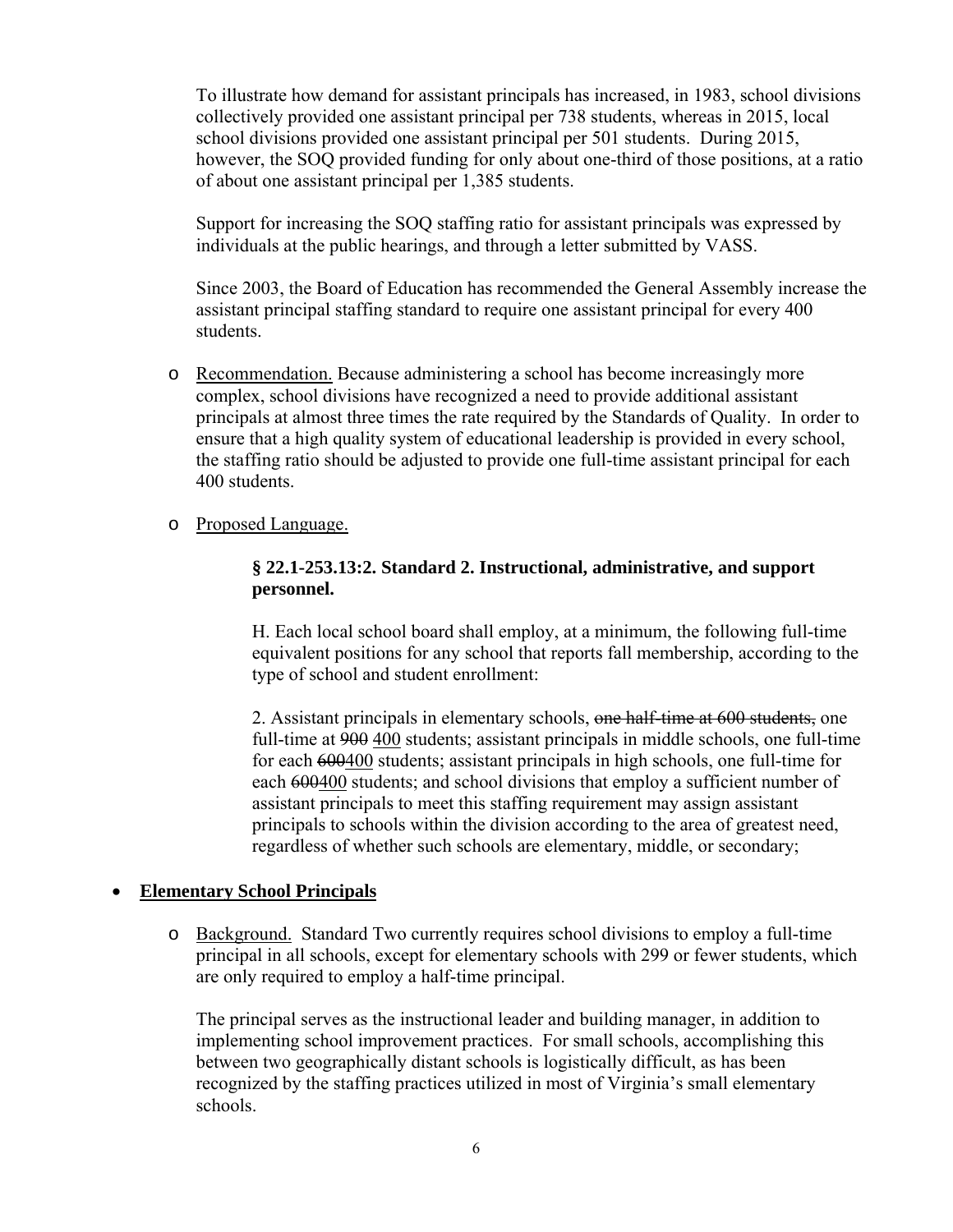In every school, a principal also should be present to serve in a leadership role to ensure that a safe learning environment is maintained. For example, in a crisis situation the principal oversees and responds without being responsible for direct supervision of children. If a principal is not present when a situation arises, a lead teacher would have to assume the leadership role while also being responsible for the direct supervision of children.

Based on Fall 2015 membership counts, Virginia has approximately 1,150 elementary schools, of which 153 have fewer than 299 students. These small elementary schools tend to be concentrated in Virginia's least densely populated counties, where consolidating schools is not practical due to lengthy travel times between population centers. In practice, there appear to be only four instances where a school division has required a principal to split his or her time between two small elementary schools, despite there being 153 such small elementary schools.

VASS has expressed support for one 12-month principal to be provided in every elementary school.

Since 2003, the Board of Education has recommended the General Assembly provide one principal in each elementary school.

- o Recommendation. Because the role of the principal has grown increasingly complex, and the principal is essential to ensure that schools are safe and secure, a full-time principal should be provided for every elementary school, regardless of size. Therefore, the staffing standard should be adjusted accordingly.
- o Proposed Language.

#### **§ 22.1-253.13:2. Standard 2. Instructional, administrative, and support personnel.**

H. Each local school board shall employ, at a minimum, the following full-time equivalent positions for any school that reports fall membership, according to the type of school and student enrollment:

1. Principals in elementary schools, one half-time to 299 students, one full-time, to be employed on a 12-month basis at 300 students; principals in middle schools, one full-time, to be employed on a 12-month basis; principals in high schools, one full-time, to be employed on a 12-month basis;

#### **School Counselors**

- o Background. Standard Two of the Standards of Quality (SOQ) currently requires school divisions to employ counselors as follows:
	- Elementary Schools
		- o One hour per day per 100 students
		- o One full-time at 500 students
		- o One hour per day additional time per 100 students or major fraction thereof
	- Middle Schools
		- o One period per 80 students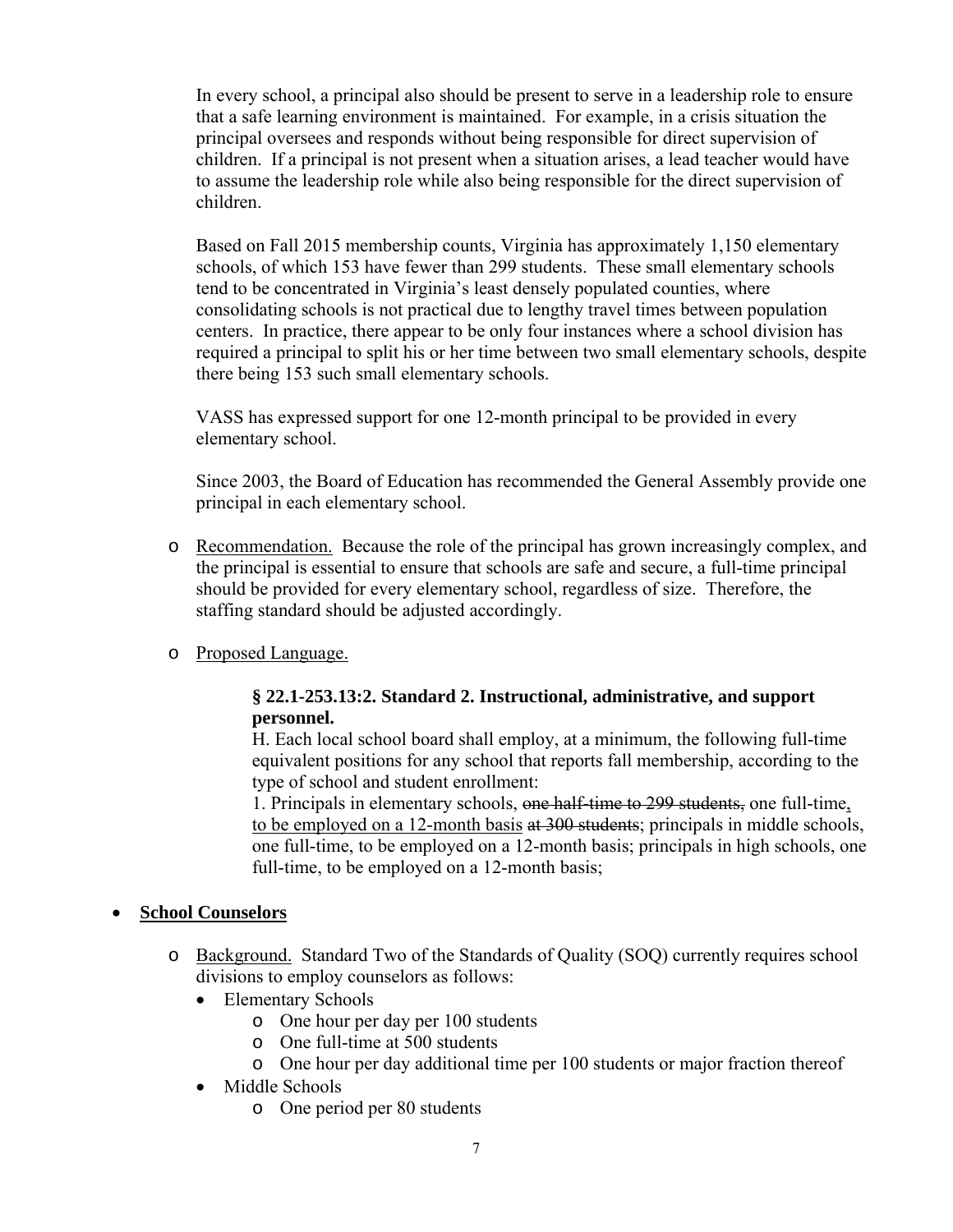- o One full-time at 400 students
- o One additional period per 80 students or major fraction thereof
- High Schools
	- o One period per 70 students
	- o One full-time at 350 students
	- o One additional period per 70 students or major fraction thereof
- School divisions must meet these requirements on a division-wide basis and may assign counselors to schools according to area of greatest need, regardless of whether such school is an elementary, middle, or high school.

The role of the school counselor has been impacted by expanding responsibilities, including provision of comprehensive services to address students' academic, social and emotional development needs throughout their K-12 experience. These responsibilities are in addition to traditional counselor roles such as providing one-on-one services related to academic and career planning. For difficult to serve populations, the school counselor is increasingly involved in the coordination of academic intervention services and dropout prevention.

The *Profile of a Virginia Graduate* will intensify the need for additional school counselors further, as academic and career planning will be enhanced at the elementary, middle, and high school levels. Academic and career plans, which are already required to be developed during the middle school years, will become integrated into the redesigned high school, requiring more one-on-one planning time as counselors work with students to select and periodically review their pathways to graduation. Elementary and middle schools will also need additional counseling resources, as students will be expected to begin exploring career interests during the elementary years and a career investigations course is proposed in middle school, which is envisioned to closely involve counselors.

Through a roundtable discussion with Board of Education members and VDOE staff, school counselors indicated that duties assigned to these positions have begun to shift toward non-counseling roles such as attendance, testing, clerical, and social work. Counselors also have taken on additional duties as requirements for academic and career plans have been implemented in recent years, and expanded work is anticipated as a result of the implementation of the Profile of a Virginia Graduate. At the public hearings, several individuals commented on the need to lower the counselor to student ratio provided in the SOQ.

Based on FY2015, there was approximately one counselor for every 329 students in Virginia, while the SOQ standards required only approximately one counselor for every 425 students. The American School Counselor Association's publication *The Role of the School Counselor* recommends a ratio of one counselor to every 250 students.

- o Recommendation. Because additional demands have been placed on counselors, and need for counselor support is anticipated to increase due to future changes in Virginia schools, the student to staff ratio for counselors should be adjusted to one counselor to every 250 students.
- o Proposed Language.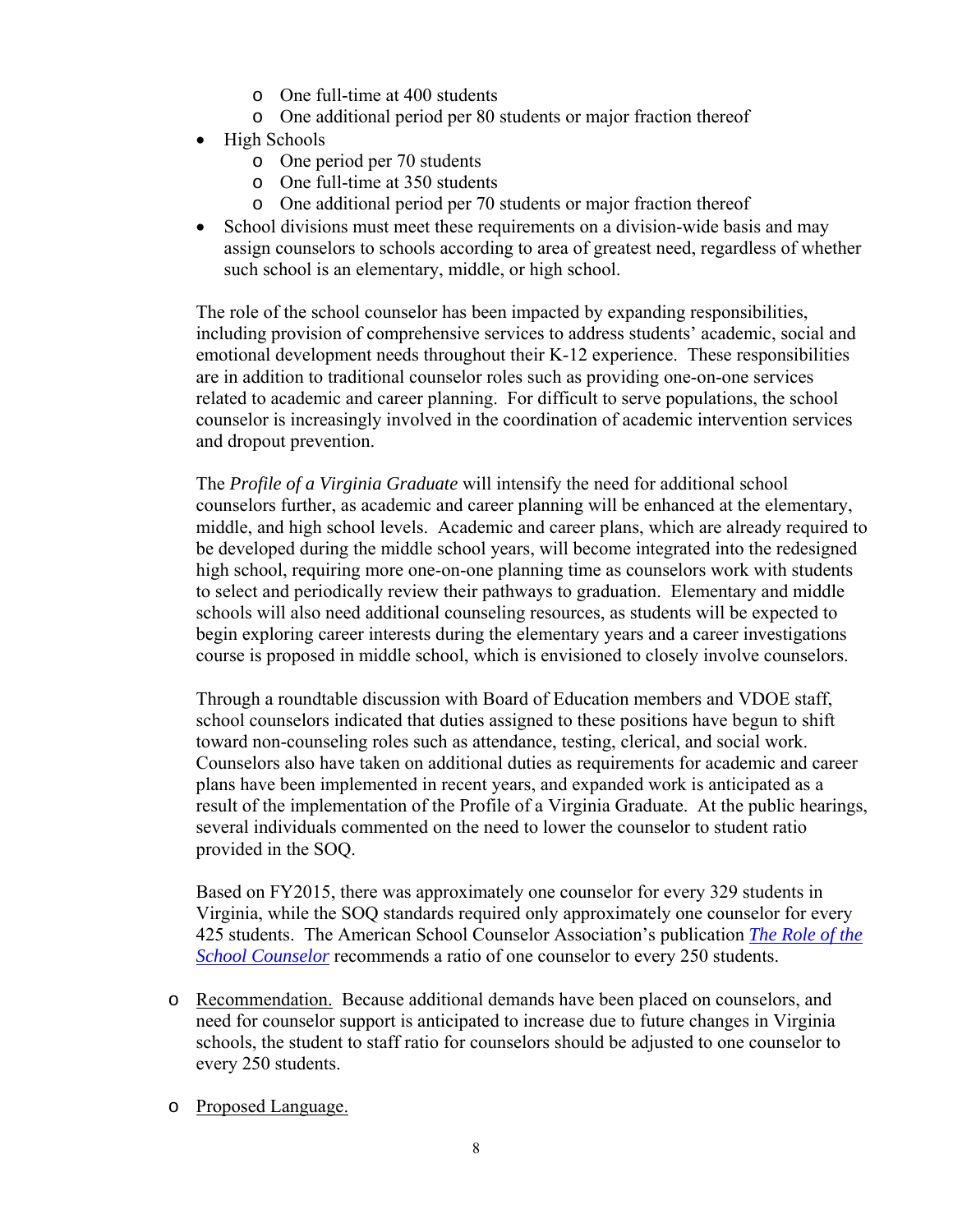#### **§ 22.1-253.13:2. Standard 2. Instructional, administrative, and support personnel.**

H. Each local school board shall employ, at a minimum, the following full-time equivalent positions for any school that reports fall membership, according to the type of school and student enrollment:

4. Guidance counselors in elementary schools, one hour per day per 100 students, one full-time at 500 students, one hour per day additional time per 100 students or major fraction thereof; guidance counselors in middle schools, one period per 80 students, one full-time at 400 students, one additional period per 80 students or major fraction thereof; guidance counselors in high schools, one period per 70 students, one full-time at 350 students, one additional period per 70 students or major fraction thereof. Local school divisions that employ a sufficient number of guidance counselors to meet this staffing requirement may assign guidance counselors to schools within the division according to the area of greatest need, regardless of whether such schools are elementary, middle, or secondary.

K. Local school boards shall employ one full-time equivalent school counselor position per 250 students in grades kindergarten through 12.

#### **Staffing Standards for Psychologists, Social Workers, and School Nurses**

o Background. Although state assistance is provided, the SOQ does not establish minimum staffing levels for support services-designated positions, which includes positions ranging from those that provide direct student support to those that maintain school facilities. Local school boards have the discretion to fill these positions as they deem necessary. This is in contrast to the minimum instructional position staffing levels that are specified in the SOQ.

School psychologists, school social workers, and school nurses are critical to ensuring that all students, regardless of their situation, have access to a high quality education. Recent significant increases in economically disadvantaged students, English Learners, and students needing more intensive special education services underscore the need for school divisions to provide these supports that address students' mental, emotional and physical health needs. For many of these students, school may be the only place where these services can be accessed.

School social workers collaborate with students, their families, and school staff to address problems that may impact a student's ability to succeed. This collaboration includes linking these students with appropriate resources and assisting teachers and school administrators with appropriate practices to be used with these students' individual situations. Social workers also serve as the coordinator of services for homeless students and those in foster care. The National Association of Social Workers in 2012 published its *NASW Standards for School Social Work Services*, which recommends a staff to student ratio of one to 50 to one to 250, depending on level of services needed.

School nurses help to ensure that schools are safe learning environments for all students. Their role has grown as more students are enrolled with complex medical conditions that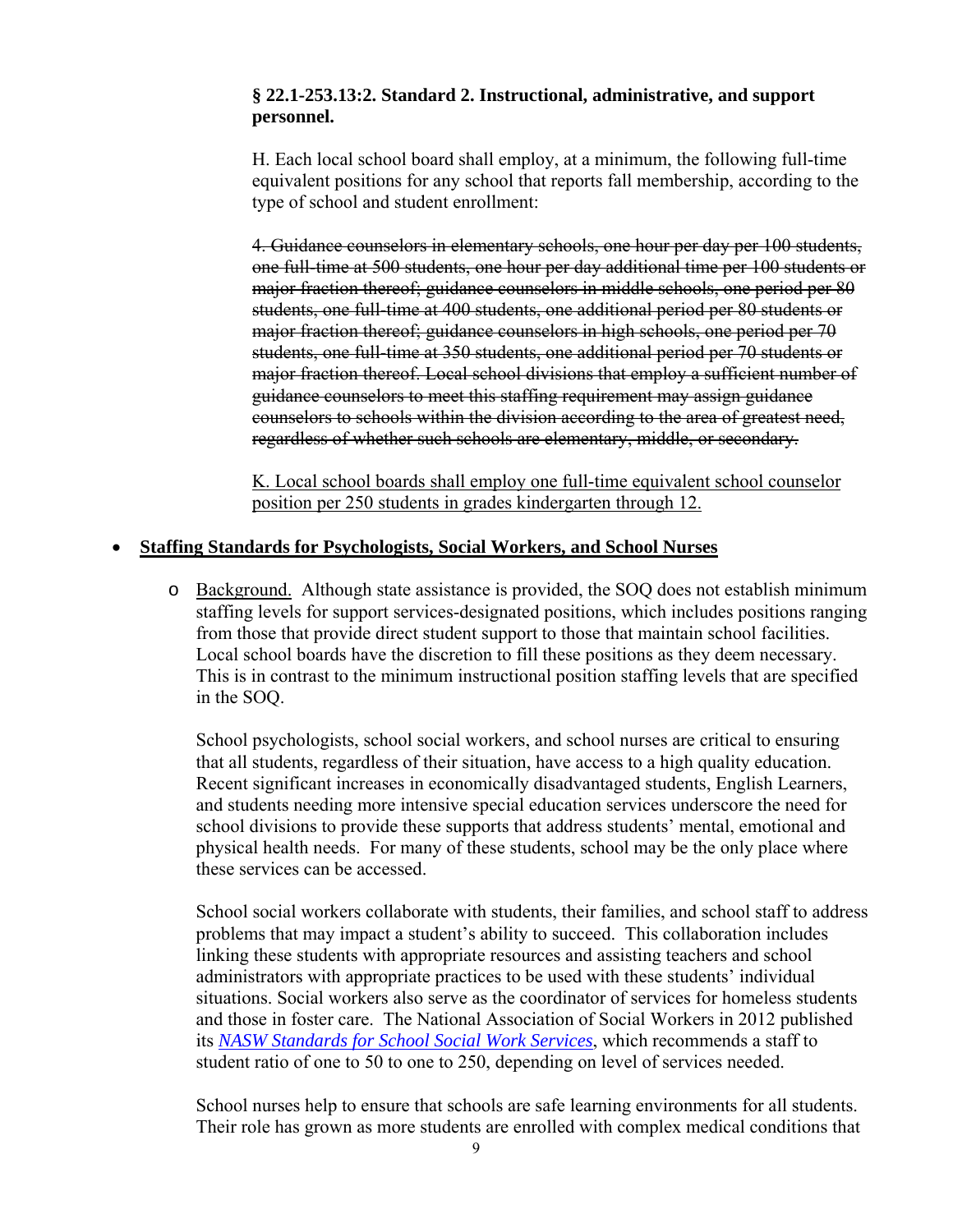require skilled medical care. In addition, schools in recent years have been mandated to administer certain medications for students with acute diabetic and allergic conditions. The National Association of School Nurses in 2015 published its *School Nurse Workload: Staffing for Safe Care*, which does not recommend a specific staffing ratio, but rather an approach that considers student and community needs.This document also acknowledges that the U.S. Department of Health and Human Services' recommended ratio of one school nurse for every 750 students. This recommended ratio is lower than the estimated ratio of one school nurse per 600 students that is currently provided by local school divisions.

The primary responsibility for school psychologists in previous years was to assess students for eligibility for special education services. This role has increased as school psychologists now provide direct support and interventions for students facing academic, behavioral or social-emotional problems. School psychologists also now collaborate with teachers and principals at the school-wide, classroom and individual level to develop and implement practices to improve academic achievement and school climate. The National Association of School Psychologists in 2010 published its *Model for Comprehensive and Integrated School Psychological Services,* which generally recommends a ratio of one psychologist per 1,000 students; with even lower ratios recommended when more intensive services are needed.

Currently, there is limited data on the number of social workers, school psychologists, and school nurses employed by each school division due to inconsistent reporting among school divisions. The estimated ratios of these positions, based upon FY2015 data is:

- o School psychologists: One position per approximately 1500 to 1900 students
- o School social workers: One position per approximately 1600 students
- o School nurses: One position per approximately 600 students

Individuals at the public hearings commented on the need to increase the number of each of these staff positions available, especially for students who do not have access to the services outside of the school system. Over 50 emails were sent to the Board of Education in support of increasing the number of school social workers, and an online petition was submitted with about 1,400 signatures to recognize the importance of school nurses. The Commonwealth Institute for Fiscal Analytics indicated that funding to serve at-risk populations lags behind that of other states. Ensuring access to these positions is one method by which the commonwealth could increase its contribution to serving at-risk students.

- o Recommendation. A minimum level of staffing should be provided for social worker, psychologist and school nurse positions to ensure that all students may access these services. This would involve moving these positions from the support service positions category to a prescribed ratio in the Standards of Quality.
- o Proposed Language.

#### **§ 22.1-253.13:2. Standard 2. Instructional, administrative, and support personnel.**

K. Local school boards shall employ one full-time equivalent school nurse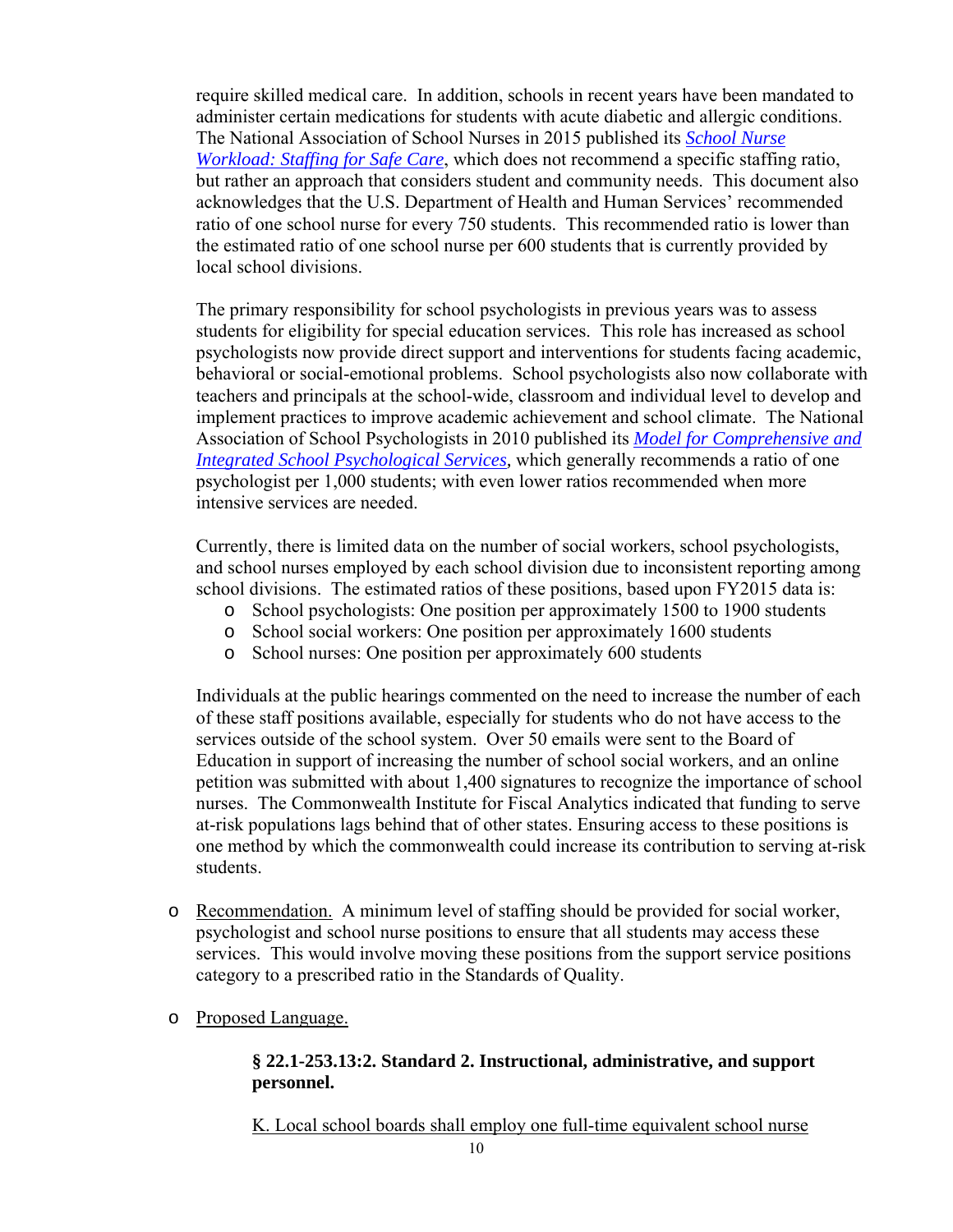position per 550 students in grades kindergarten through 12.

L. Local school boards shall employ one full-time equivalent school psychologist position per 1,000 students in grades kindergarten through 12.

M. Local school boards shall employ one full-time equivalent school social worker position per 1,000 students in grades kindergarten through 12.

O. Each local school board shall provide those support services that are necessary for the efficient and cost-effective operation and maintenance of its public schools.

For the purposes of this title, unless the context otherwise requires, "support services positions" shall include the following:

3. Student support positions, including (i) social workers and social work administrative positions; (ii) guidance administrative positions not included in subdivision H 4; (iii) homebound administrative positions supporting instruction; (iv) attendance support positions related to truancy and dropout prevention; and (v) health and behavioral positions, including other than school nurses, and school psychologists, and school social workers;

#### **Proposed changes to the Appropriation Act related to the Standards of Quality.**

#### **Recession Era Waivers**

- o Background. In 2010, the General Assembly added language to the Appropriation Act to override certain staffing standards in Standard Two that:
	- Permitted school divisions to increase teacher to pupil staffing ratios in kindergarten through grade 7, and in English classes for grades 6 through 12 by one additional student.
	- Waived teacher to pupil staffing ratios for:
		- o Elementary resource teachers
		- o Prevention, intervention, and remediation teachers
		- o English as a second language teachers
		- o Gifted and talented teachers
		- o Career and technical funded programs (unless federal Occupational Safety & Health Administration safety requirements impose a maximum class size)
		- o Instructional and support technology positions (new hires only)
		- o Librarians (new hires only)
		- o Guidance counselors (new hires only)

These waivers were implemented during the recession to provide school divisions with temporary staffing flexibility by increasing pupil staffing ratios and eliminating staffing requirements in certain disciplines. School divisions choosing to utilize these provisions in lieu of providing the SOQ-prescribed positions may do so with no loss of state funding.

There is limited data on how school divisions are utilizing these waivers. As part of the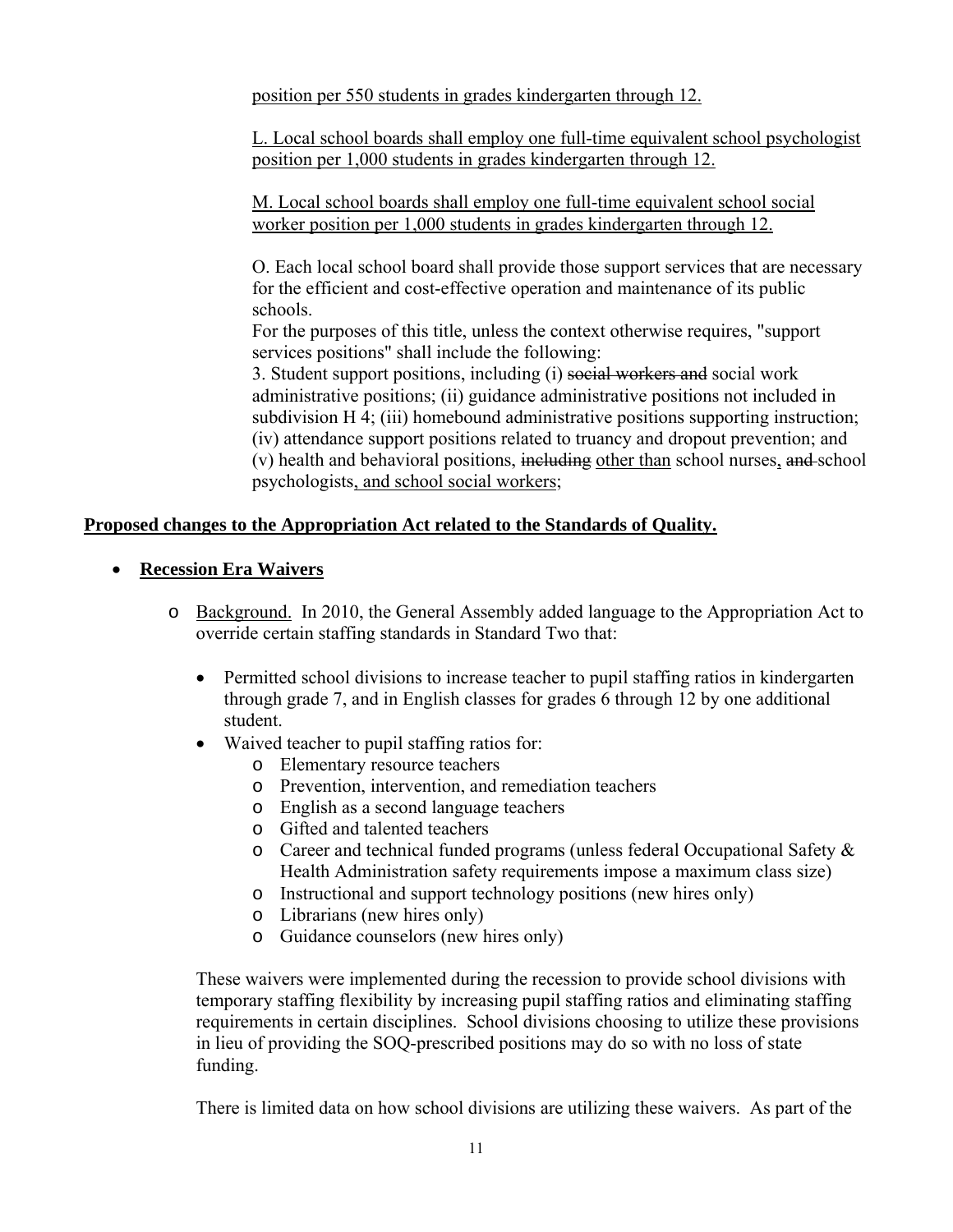SOQ compliance data collection, school divisions are asked if they are using any of these provisions, but are not asked specifically how they are utilizing the waivers. In the 2015- 2016 school year, 53 school divisions claimed that they were utilizing the waivers.

VASS submitted a letter maintaining that school divisions need additional staffing flexibility, rather than a single statewide standard, especially as the revised high school graduation requirements emerge. The organization also suggests developing alternative processes for school divisions to implement innovative staffing practices that may be out of alignment with the existing SOQ.

- o Recommendation. Because the SOQ was established to ensure a minimum level of quality among school divisions in the commonwealth, these provisions should be eliminated to ensure that these positions are provided. The need for flexible staffing standards should be addressed comprehensively through ongoing dialogue with VASS, findings based on high school redesign efforts, and the recommendations of the General Assembly's Joint Committee to Study the Future of Public Elementary and Secondary Education (H.J. 112, S.J. 85, 2016).
- o Proposed Legislative Action. To implement this, Item 139 A.17 of the 2016-2018 Appropriation Act should be stricken.

#### **Support Position Cap**

o Background. The SOQ requires school divisions to provide support services positions as deemed necessary by each school board for the efficient and cost-effective operation and maintenance of its public schools. This category of positions includes: superintendents, school board members, central office personnel, social workers, psychologists, nurses, attendance staff, clerical, maintenance, security, and school transportation staff, and others. Prior to 2009, SOQ funds were provided for these positions based upon the prevailing per-pupil rates that school divisions were filling these positions.

In 2009, the General Assembly amended the method of funding these positions by limiting the number of positions at 1 support position per 4.03 instructional positions, excluding the positions of division superintendent, school board, school nurse, and school transportation positions. This revised methodology, initially implemented as a costcutting measure during the economic downturn, and does not reflect the actual prevailing ratios of support staff that is provided by school divisions.

Throughout the public hearings, the need for additional fiscal resources was a predominant theme. Many individuals and organizations, including the Virginia Association of Counties and the Virginia Municipal League, have noted that education funding in Virginia after the recession has not returned to 2008 levels.

- o Recommendation*.* Because support services positions are essential to the effective operation of schools, and provide vital support to instructional staff, the General Assembly should return to its prior practice of funding support services to school divisions based upon actual local school division practices.
- o Proposed Legislative Action. To implement this, Item 139 C.5.k of the 2016-2018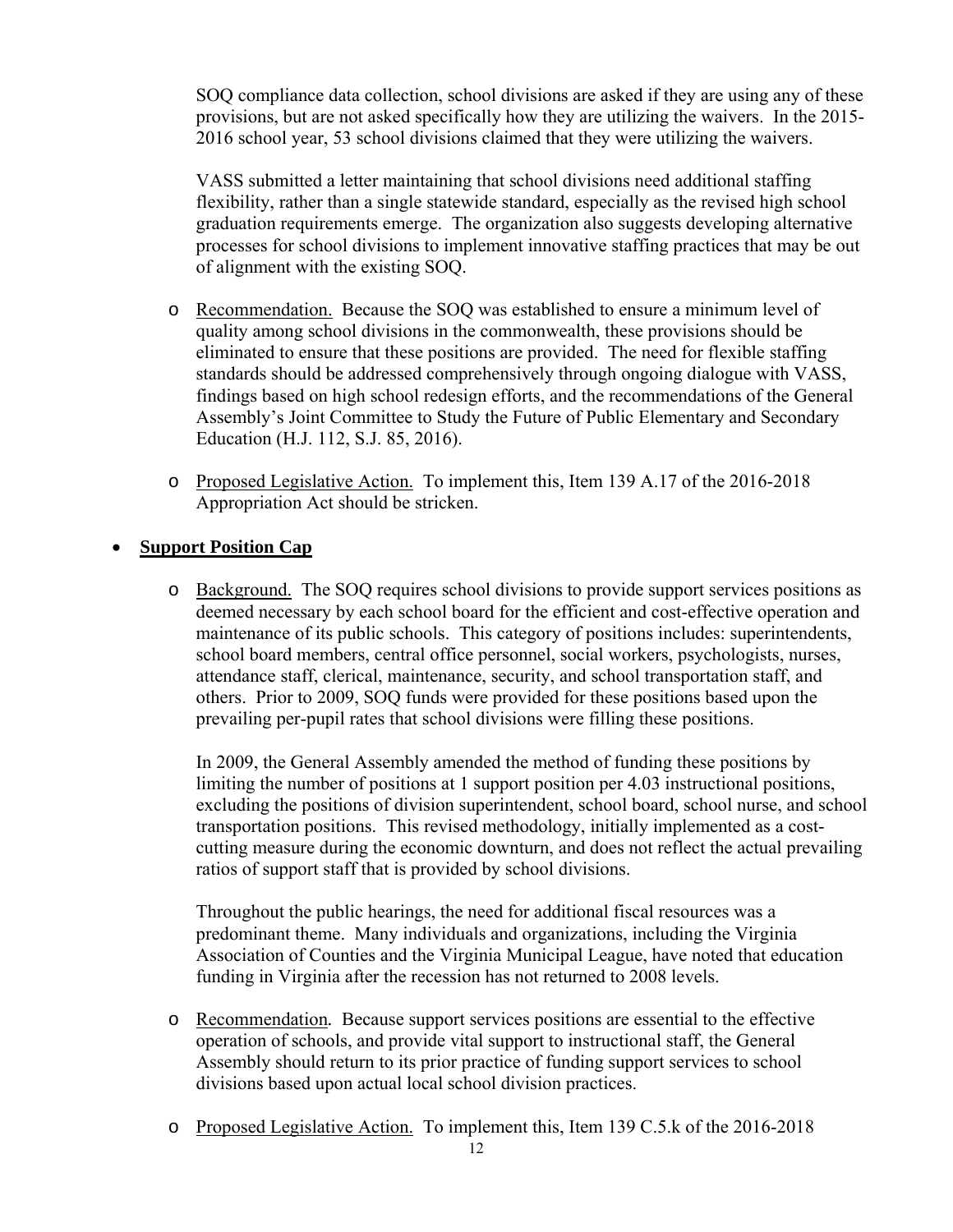#### Appropriation Act should be stricken.

#### **Other recommended actions.**

#### **Adjust SOQ Review Cycle**

- o Background. Section 22.1-18.01 of the *Code of Virginia* establishes that the Board's SOQ recommendations be made in even-numbered years. If these recommendations were made in odd-numbered years, they could be developed in concert with the Governor's biennial budget process, whereby the Governor's budget is introduced in December of odd-numbered years.
- o Recommendation. Propose legislation to shift the review of the SOQ from even to oddnumbered years to be aligned more effectively with the legislative budget process.
- o Proposed Language.

#### **§ 22.1-18.01. Biennial review of the standards of quality required; budget estimates.**

A. To ensure the integrity of the standards of quality, the Board of Education shall, in even-numbered odd-numbered years, exercise its constitutional authority to determine and prescribe the standards, subject to revision only by the General Assembly, by reviewing the standards and either (i) proposing amendments to the standards or (ii) making a determination that no changes are necessary.

B. In any odd-numbered even-numbered year following the year in which the Board proposes changes to the standards of quality, the budget estimates that are required to be reported pursuant to § 2.2-1504 shall take into consideration the Board's proposed standards of quality.

#### **Data availability for SOQ position assignments**

- o Background. During the SOQ Committee's deliberations, staffing standards for special education, career and technical education staffing, and English as a Second Language staffing were discussed as areas for further focus. There are limitations on the data collected regarding the local assignment of these positions, therefore it would be inappropriate to make a staffing recommendation at this time. In lieu of making actual recommendations, a more in depth study should be conducted to determine data needs to examine how local school divisions are allocating staff.
- o Recommendation. Propose an in-depth study be conducted to ensure that adequate data is available regarding the local deployment of SOQ positions.

#### **Other key issues raised during public hearings**

Throughout the public hearing process, several individuals and organizations stressed the need for additional resources for professional development and librarians. With the implementation of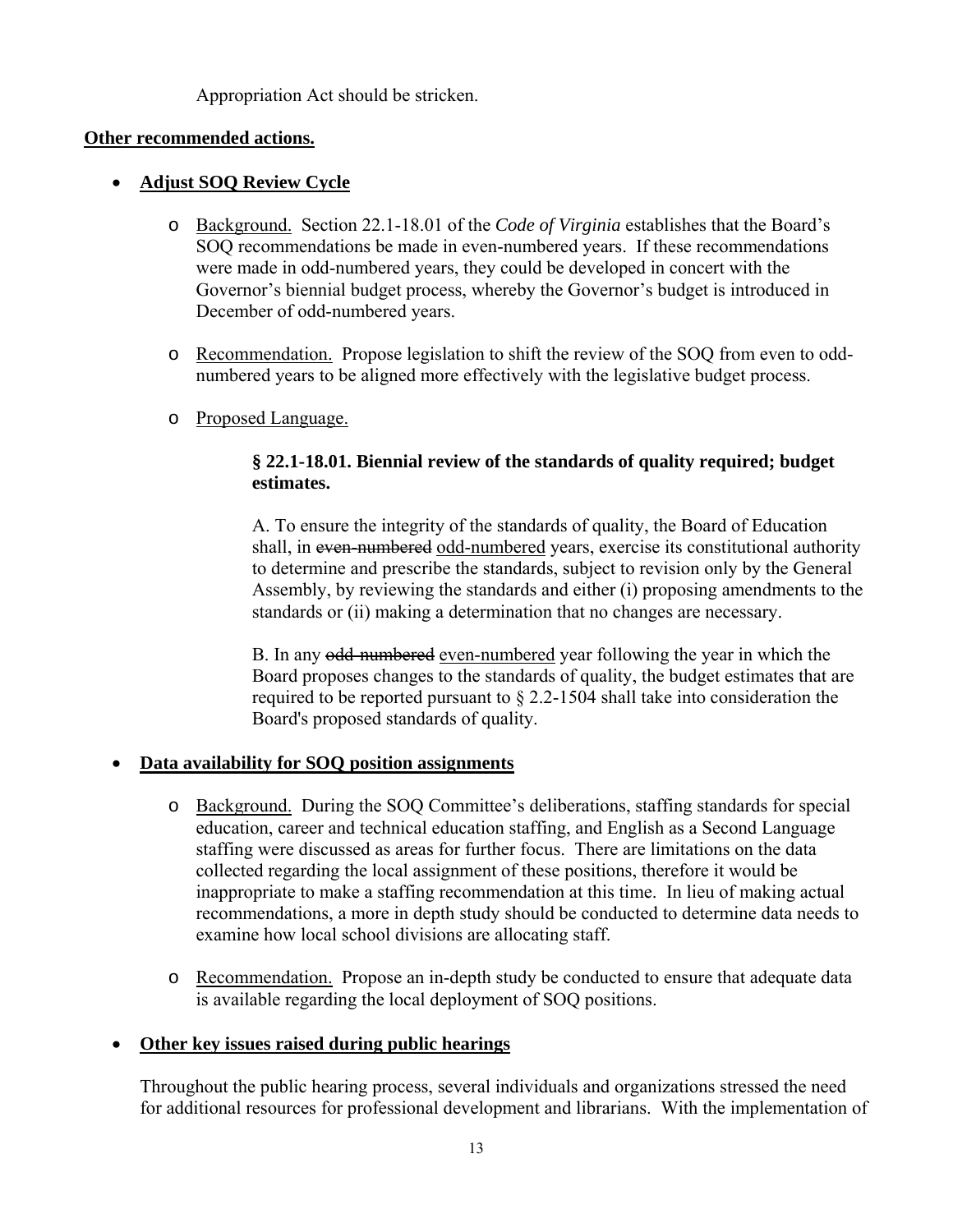the expectations of the Profile of a Virginia Graduate, specific needs for professional development and librarians can be identified and examined through future SOQ reviews.

#### **SUMMARY OF RECOMMENDATIONS**

- Propose legislation to amend the *Code of* Virginia to ensure that students and parents are made aware of career and technical education opportunities.
- Require one full-time assistant principal for every 400 students in grades K-12.
- Require one full-time principal in every elementary school.
- Require one school counselor for every 250 students in grades K-12.
- Require one full-time school psychologist for every 1,000 students.
- Require one full-time social worker for every 1,000 students.
- Require one full-time school nurse for every 550 students.
- Eliminate the flexibility provisions established in the Appropriation Act that waives or override certain staff to student ratios that are established in the Standards of Quality.
- Eliminate the methodology established in the Appropriation Act that artificially caps the number of state-funded support positions at 1 support position for every 4.03 instructional positions.
- Propose legislation to shift the review of the SOQ from even to odd-numbered years to be aligned more effectively with the legislative budget process.
- Propose an in-depth study be conducted to ensure that adequate data is available regarding the local deployment of SOQ positions.

#### **Impact on Fiscal and Human Resources:**

The additional state cost to implement the staffing recommendations is estimated to be:

| <b>Recommended Staffing Changes</b>                 | FY 2018         |
|-----------------------------------------------------|-----------------|
| Assistant Principal: One for every 400 students     | \$71.4 million  |
| Principal: One full-time in every elementary school | \$6.8 million   |
| School Counselor: One for every 250 students        | \$82.4 million  |
| School Psychologist: One for every 1,000 students   | \$42.7 million  |
| School Social Worker: One for every 1,000 students  | \$48.7 million  |
| School Nurse: One for every 550 students            | \$1.8 million   |
| Eliminate the cap on funded support positions       | \$339.6 million |

#### **Timetable for Further Review/Action:**

Upon approval by the Board of Education, the SOQ recommendations will be transmitted via letter to the Governor and General Assembly. The recommendations will also be included as part of the Board's *Annual Report on the Condition and Needs of Public Schools in Virginia*.

#### **Superintendent's Recommendation:**

The Superintendent of Public Instruction recommends that the Board approve the proposed revisions to the Standards of Quality.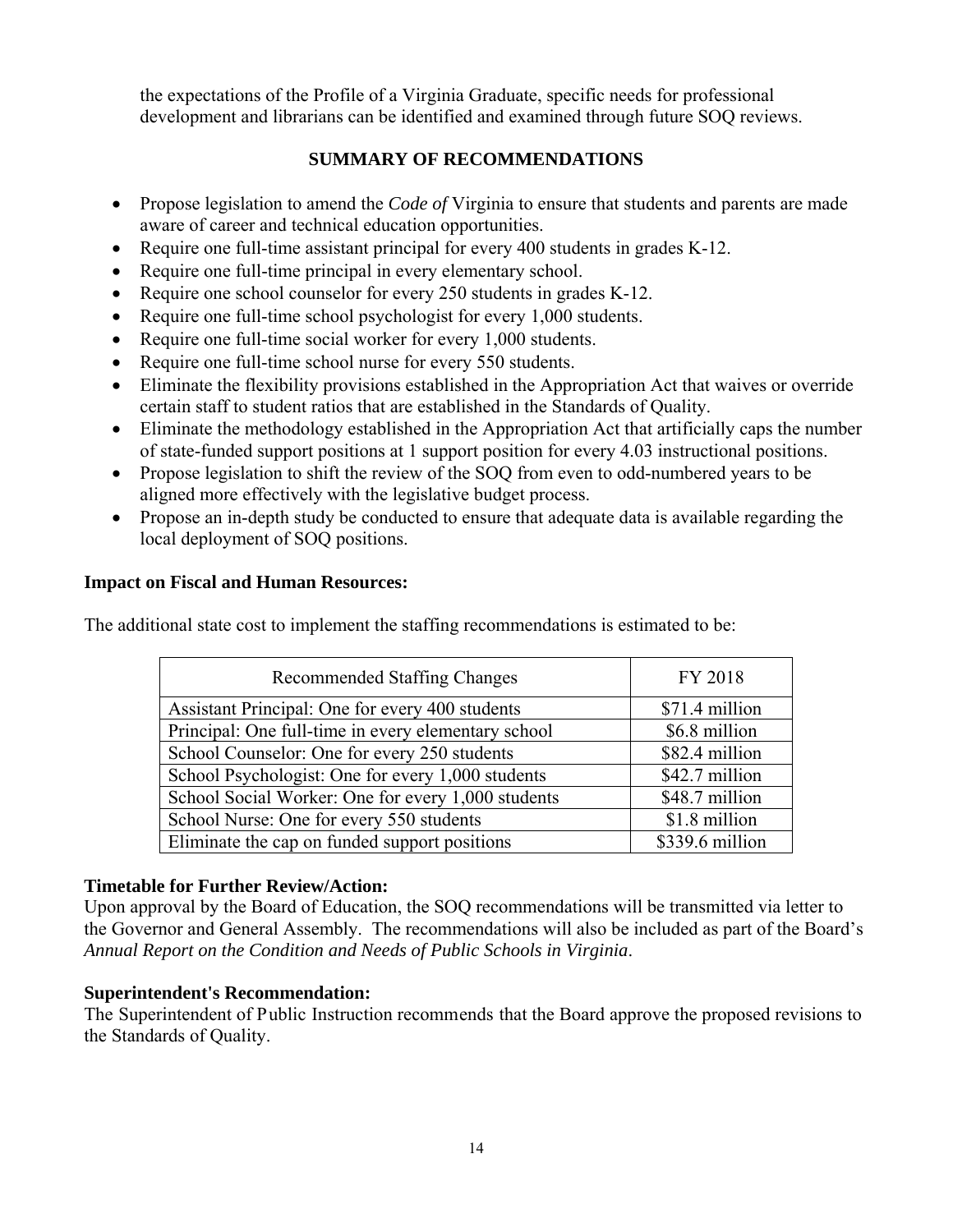#### **Rationale for Action:**

The Board is required by § 22.1-18.01 of the *Code of Virginia,* in even years, to review the Standards of Quality, and either propose amendments to the sta ndards or determine that no changes are necessary. Upon its review of the needs iden tified through available data a nd submission of public com ment, the proposed revisions are necessary to ensure that a standard level of quality support and quality instruction are available to all students, to provide adequate support for the im plementation of the *Profile of a Virginia Graduate,* and to build capacity in local school divisions.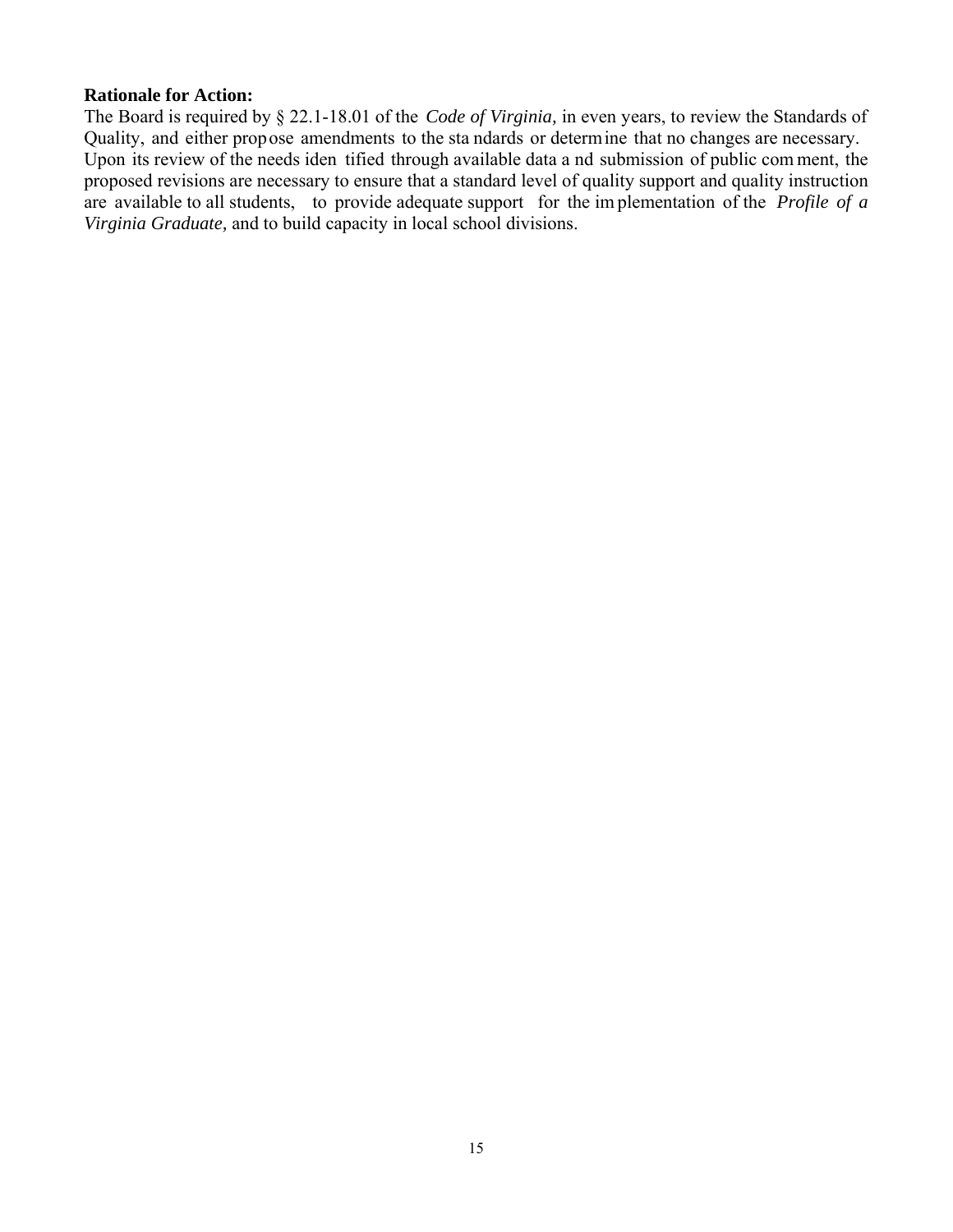# **Recommendations to Revise the Standards of Quality (SOQ)**

**Dr. Cynthia A. Cave Assistant Superintendent for Policy and Communications**

> **Virginia Board of Education Committee on the Standards of Quality October 26, 2016**

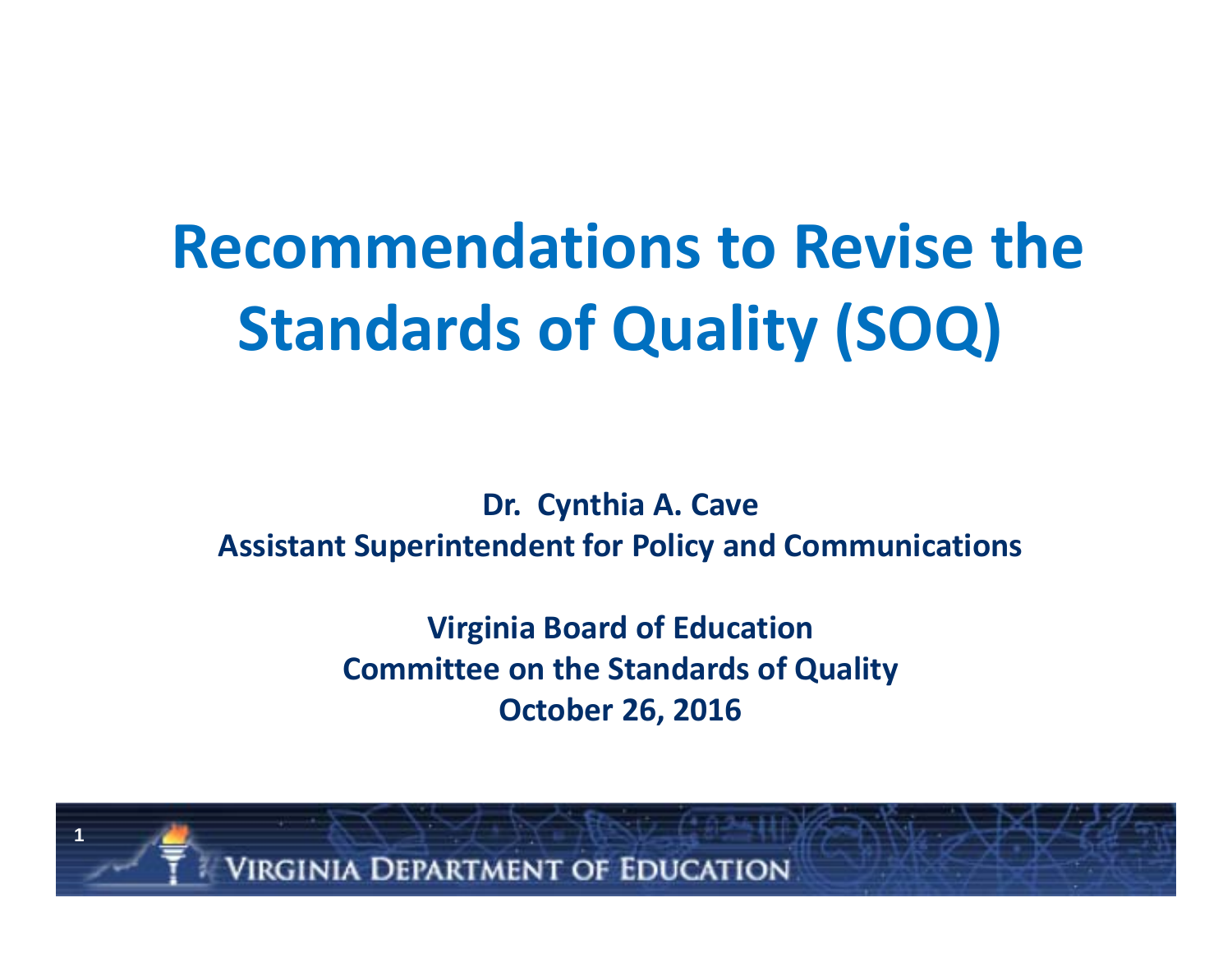### **SOQ Review Process**

- • **Research**
	- •**Identify existing conditions**
	- •**Review changing student demographics**
	- • **Identify needs resulting from** *Profile of A Virginia Graduate*
- • **Public Outreach**
	- • **21 presentations and roundtable discussions with stakeholder groups, including educators, parents, business leaders, and higher education representatives**
	- •**Four statewide public hearings**
	- •**Submission of written comments**
	- •**Public comments presented to the Board of Education**

**VIRGINIA DEPARTMENT OF EDUCATION**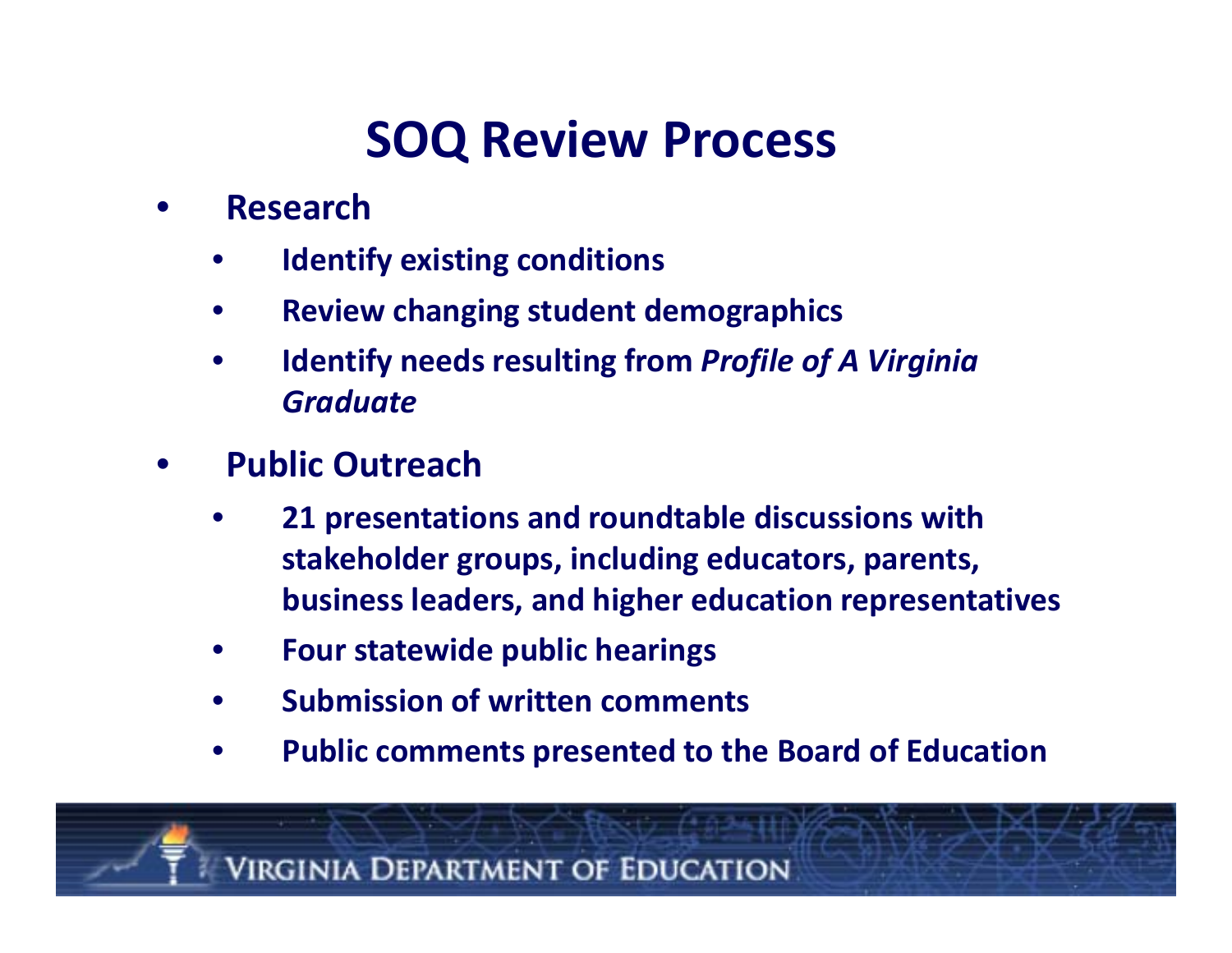## **SOQ Recommendations**



**VIRGINIA DEPARTMENT OF EDUCATION**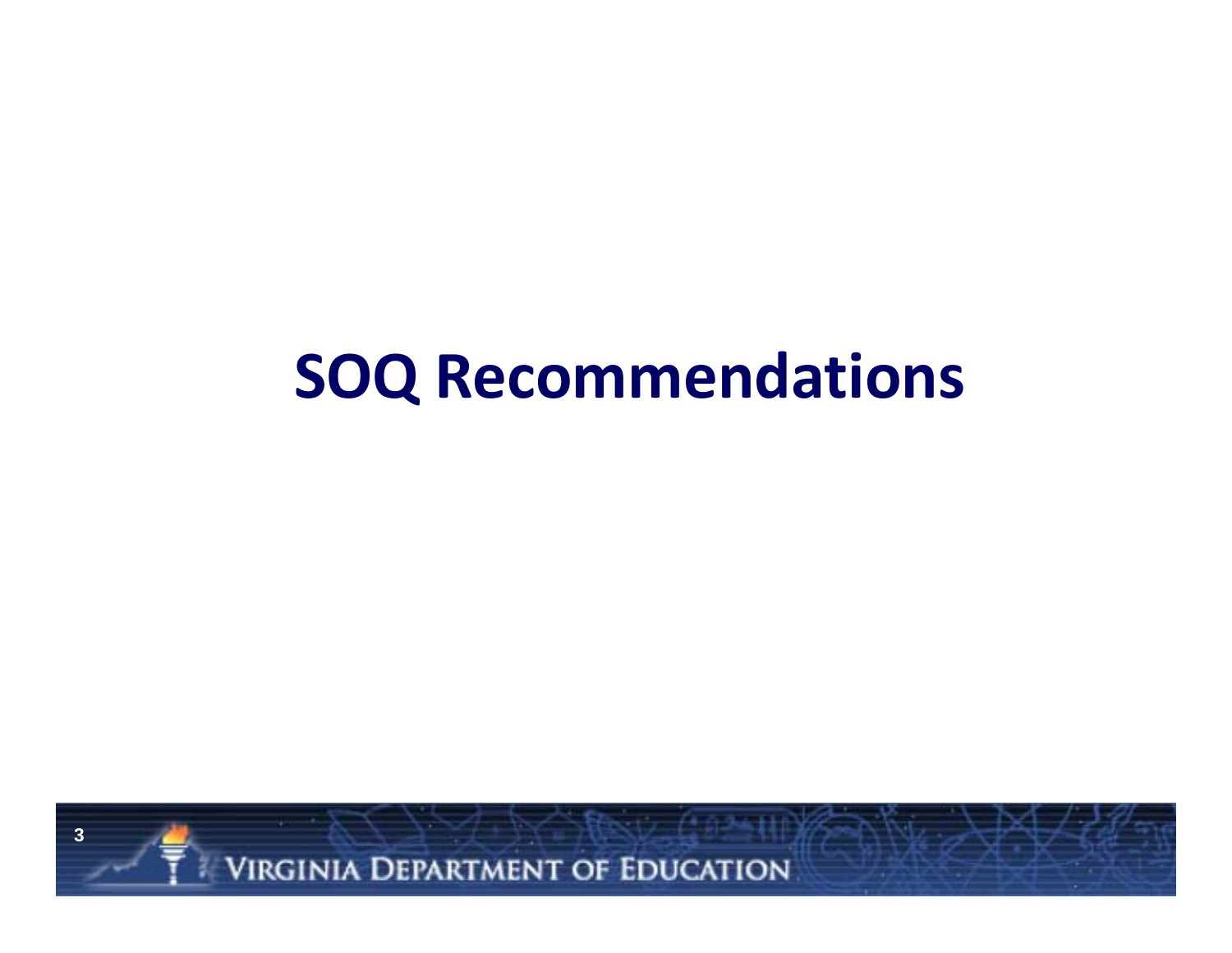### **Staffing Recommendations**

| <b>Recommended Changes</b>                             | <b>FY 2018 Fiscal Impact</b> |
|--------------------------------------------------------|------------------------------|
| <b>Assistant Principal:</b><br>One per 400 students    | \$71.4 million               |
| Principal:<br>One full-time in each elementary school  | \$6.8 million                |
| <b>School Counselor:</b><br>One per 250 students       | \$82.4 million               |
| <b>School Psychologist:</b><br>One per 1,000 students  | \$42.7 million               |
| <b>School Social Worker:</b><br>One per 1,000 students | \$48.7 million               |
| <b>School Nurse:</b><br>One per 550 students           | \$1.8 million                |



**VIRGINIA DEPARTMENT OF EDUCATION**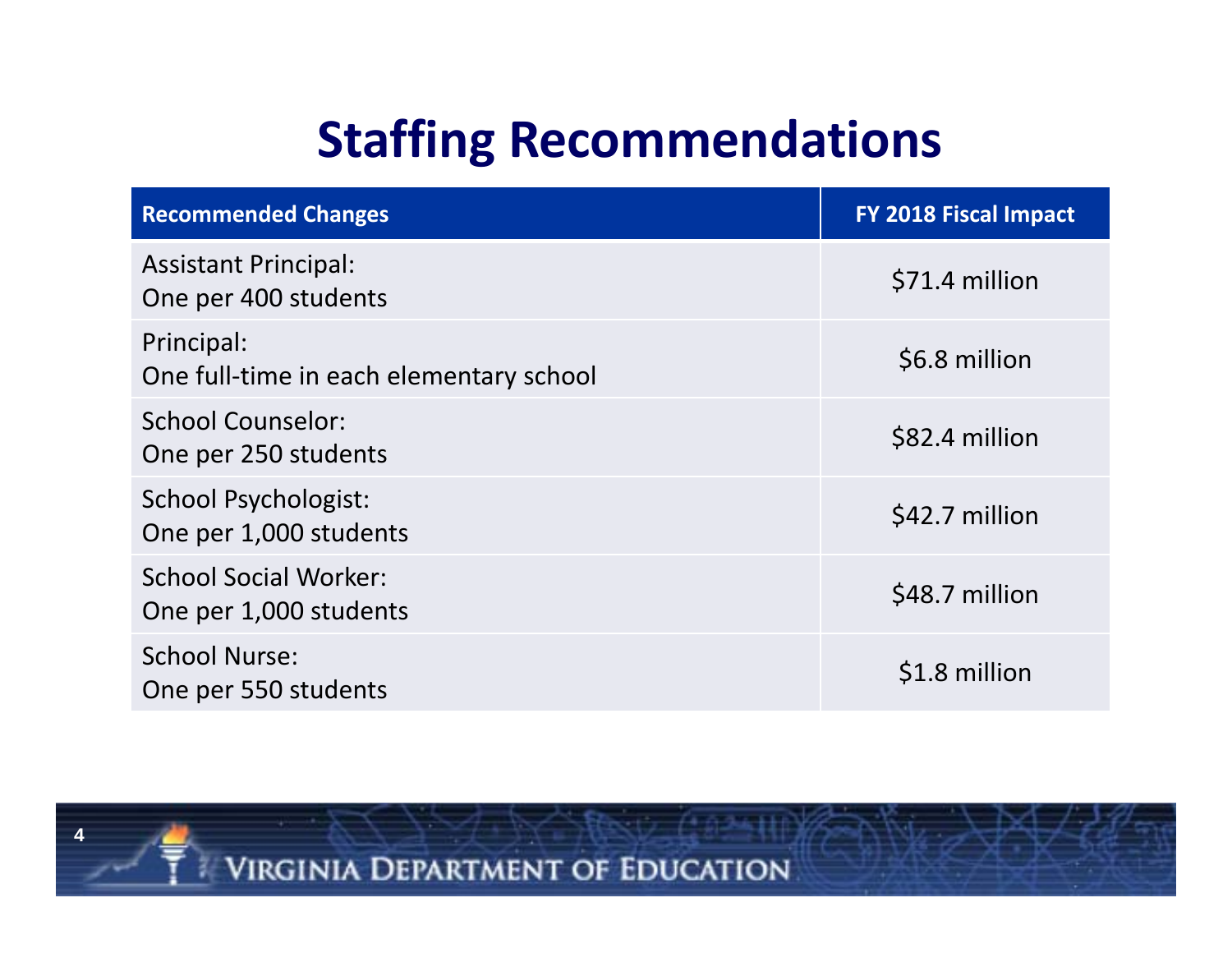### **Recommendation: Recession Era Waivers**

- • Implemented in 2010 to provide temporary staffing flexibility with no loss of state funding
- • Allow school divisions to increase teacher to pupil ratios by one student for grades K‐7 and in English classes for grades 6‐12
- • Fully waive SOQ staffing requirements for:
	- $\bullet$ Elementary resource teachers
	- • Prevention, Intervention, and Remediation positions
	- •• English as a Second Language Teachers • Librarians (new hires only)
	- $\bullet$ **•** Gifted Teachers

**5**

- Career & Technical Teachers (unless OSHA prescribes <sup>a</sup> maximum class size)
- Guidance counselors (new hires only)
- 
- • Technology Instruction and Support positions (new hires only)

Recommendation: Eliminate these waivers to ensure that <sup>a</sup> minimum level of quality instruction is provided statewide.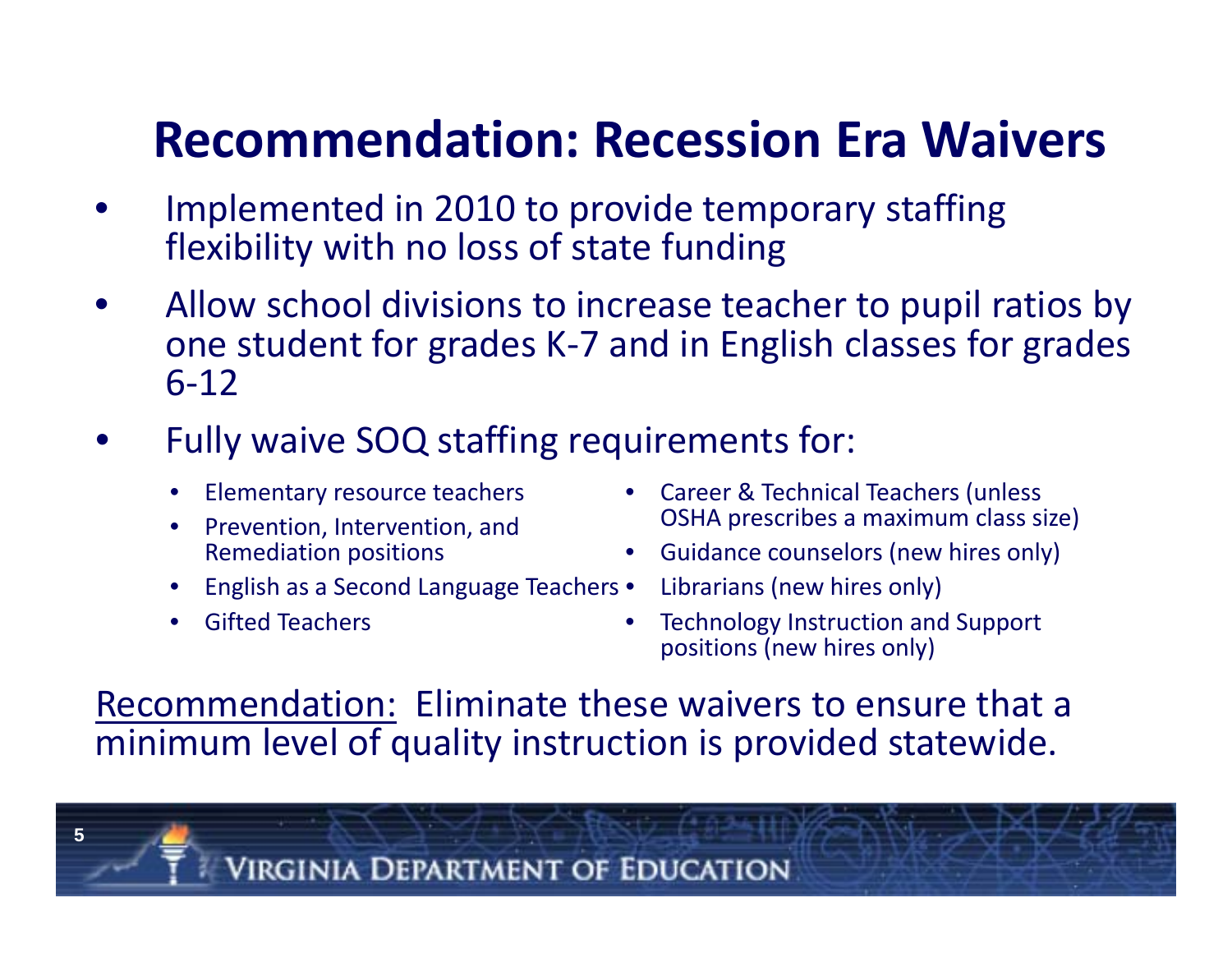### **Recommendation: Support Services Positions**

- • Support services positions include: central office staff, social workers, psychologists, nurses, and attendance, clerical, security, and transportation staff, and others.
- • Beginning in 2009, funding for support services positions was capped at 1 position per 4.03 instructional positions.
- •• Prior to 2009, funds were provided based upon the prevailing per‐pupil rates that these positions were filled statewide.

Recommendation: Eliminate the support position cap, and return to the funding methodology used before 2009.

FY 2018 Fiscal Impact: \$339.6 million